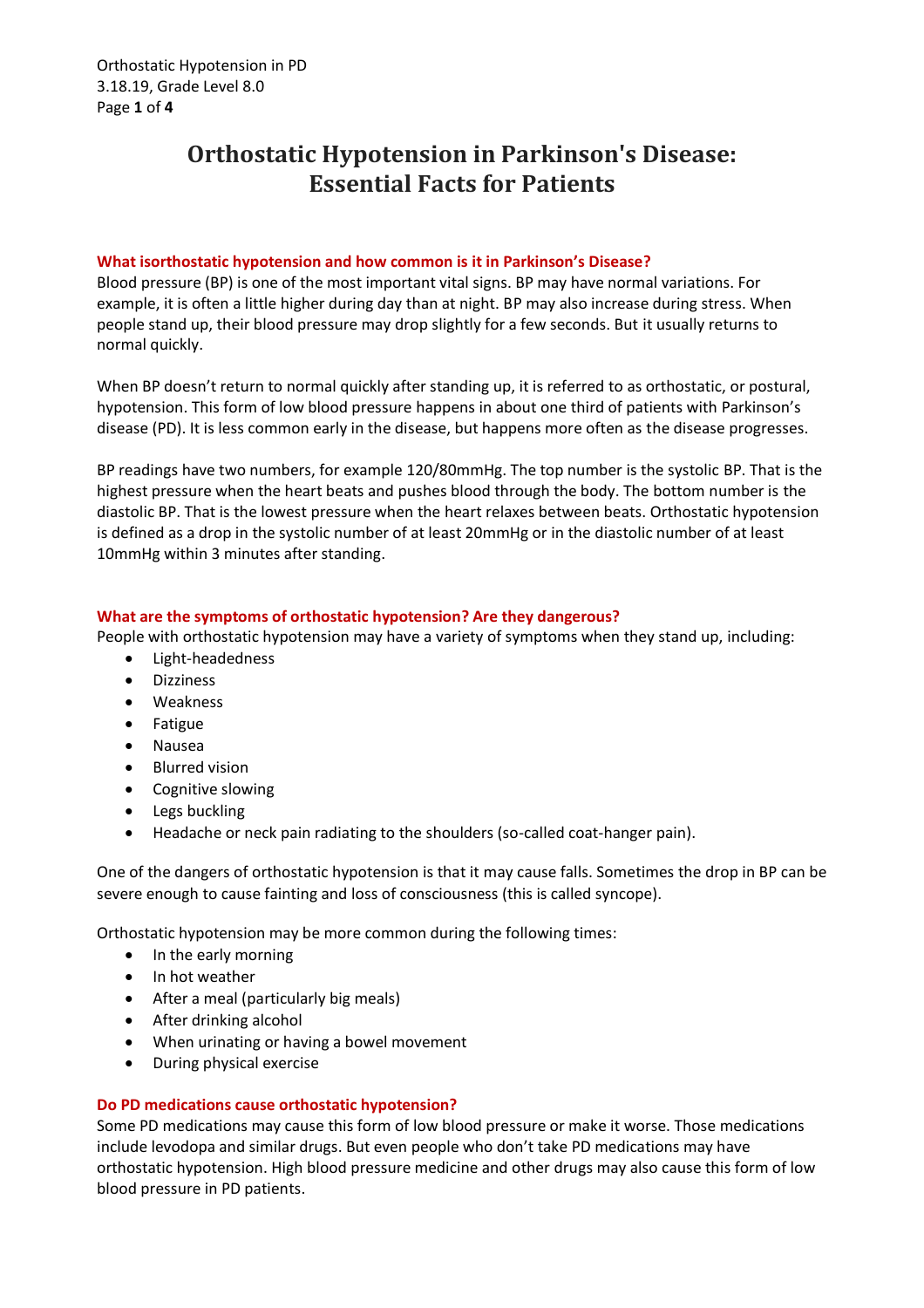Orthostatic Hypotension in PD 3.18.19, Grade Level 8.0 Page **2** of **4**

### **What can PD patients do to improve orthostatic hypotension problems?**

PD patients may try the following strategies to help relieve problems with orthostatic hypotension, possibly with their caregiver's help.

- Drink more fluids.
- Drink 250-500 ml of water quickly over a period of 3-4 minutes. Do this first thing upon waking up if symptoms occur when getting out of bed or in the morning.
- Minimize or avoid drinking alcohol.
- Stand up slowly and stand still when feeling dizzy or lightheaded.
- Avoid standing still or laying in a flat position for long periods.
- Avoid too much exposure to hot environments, such as hot baths, saunas, etc.
- Elevate the head of the bed when lying down—try using a wedge under the head of the bed.
- Increase the amount of salt in the diet (if high blood pressure is not a problem).
- Eat smaller, more frequent meals.
- Wear elastic compression stockings or abdominal binders. It is important that compression stockings go all the way up the leg to the hip or over the abdomen.

### **Are there medications to treat orthostatic hypotension in PD?**

The PD patient should review all medications with the doctor. Certain medications may need to be stopped or cut back.

Several medications may be helpful in treating orthostatic hypotension in PD patients. These include fludrocortisone, midodrine, and droxidopa. These drugs can be used alone or in combination. Doses can be adjusted to help prevent BP from dropping to very low levels. Care is needed to be sure the BP does not go too high when lying down.

### **What should PD patients do when they have orthostatic hypotension symptoms?**

The PD patient should sit or lie down immediately when having orthostatic hypotension symptoms. This should cause symptoms to disappear. Other things the PD patient can do to overcome postural symptoms, are shown below.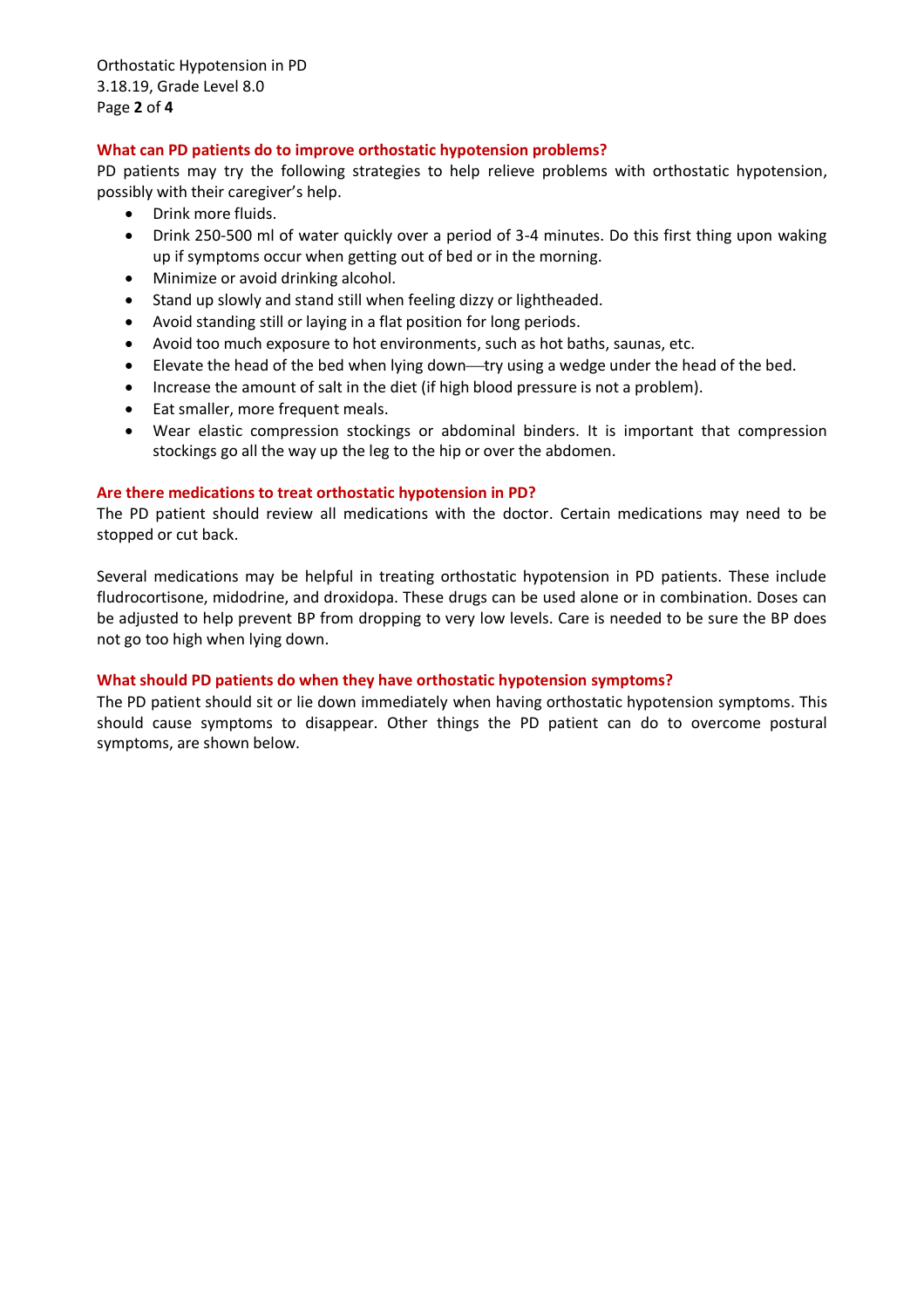Orthostatic Hypotension in PD 3.18.19, Grade Level 8.0 Page **3** of **4**



Figure: Things you can do when you are experiencing symptoms of orthostatic hypotension.

- A. Fist clenching
- B. Leg crossing
- C. Sit down with leg crossing
- D. Toes raise
- E. Lean forward
- F. Squat
- G. Place a foot on one stool or chair
- H. Sit in a knee-chest position (crash position)
- I. Lie down with legs raised